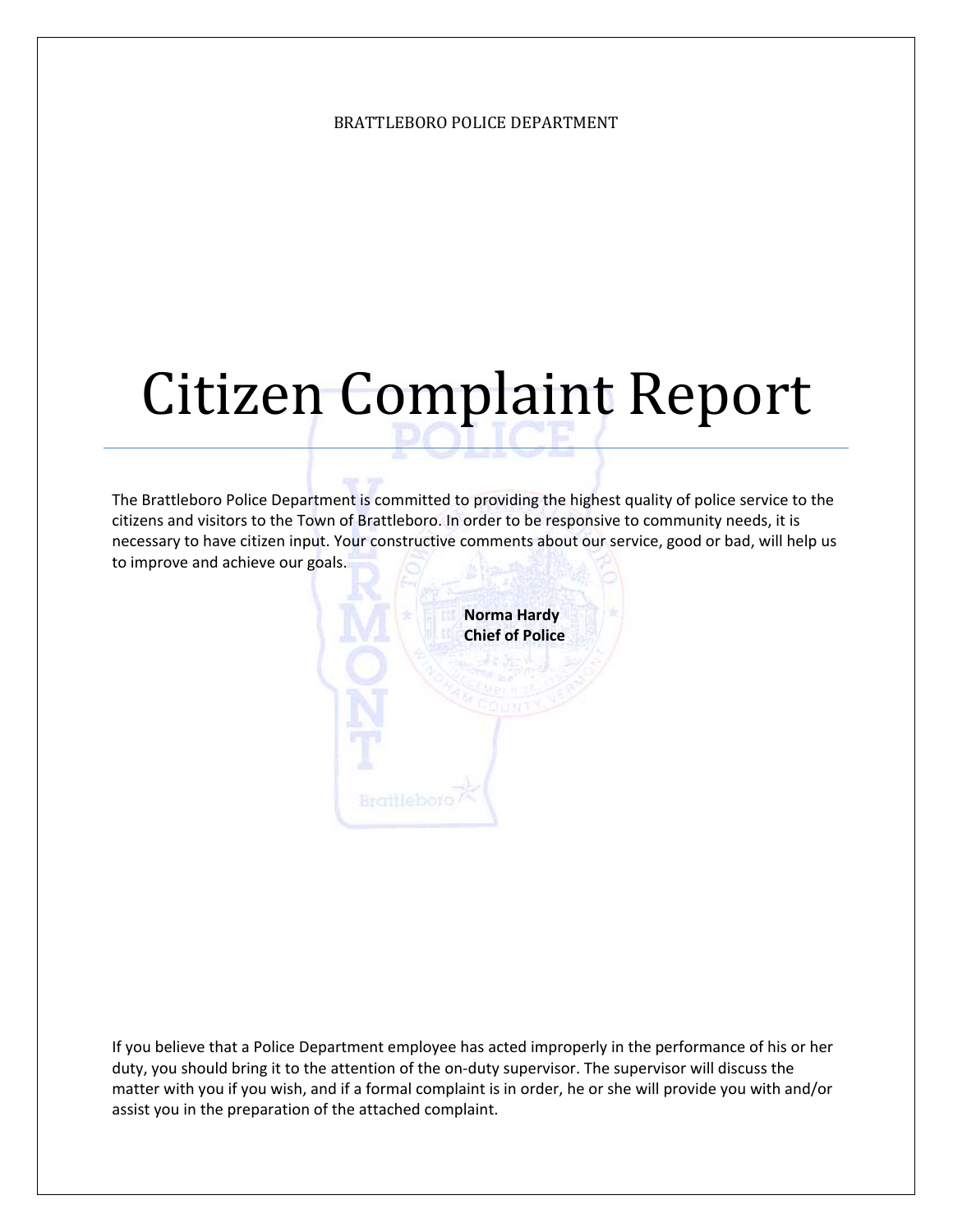

## **Brattleboro Police Department**

## **Citizen Complaint Report**

62 Black Mountain Road Brattleboro, VT 05301 (802)257‐7950 FAX (802)257‐2303 www.Brattleboropolice.com

| Citizen Complaint Page 1                  |             |             |                           |                               |          |      |  |
|-------------------------------------------|-------------|-------------|---------------------------|-------------------------------|----------|------|--|
| Last Name:                                |             | First Name: |                           |                               | Initial: | DOB: |  |
| Address:                                  |             |             | City, State, Zip          |                               |          |      |  |
| Home Phone:                               | Cell Phone: |             |                           | Email:                        |          |      |  |
| Date of Alleged Incident:                 |             |             | Time of Alleged Incident: | Location of Alleged Incident: |          |      |  |
| Accused Department Employee/s (If known): |             |             |                           |                               |          |      |  |
| 1 <sub>1</sub>                            |             |             |                           |                               |          |      |  |
| 2.                                        |             |             |                           |                               |          |      |  |
|                                           |             |             |                           |                               |          |      |  |

Details of Complaint: (Please use Police Department Statement form for detailed description of incident):